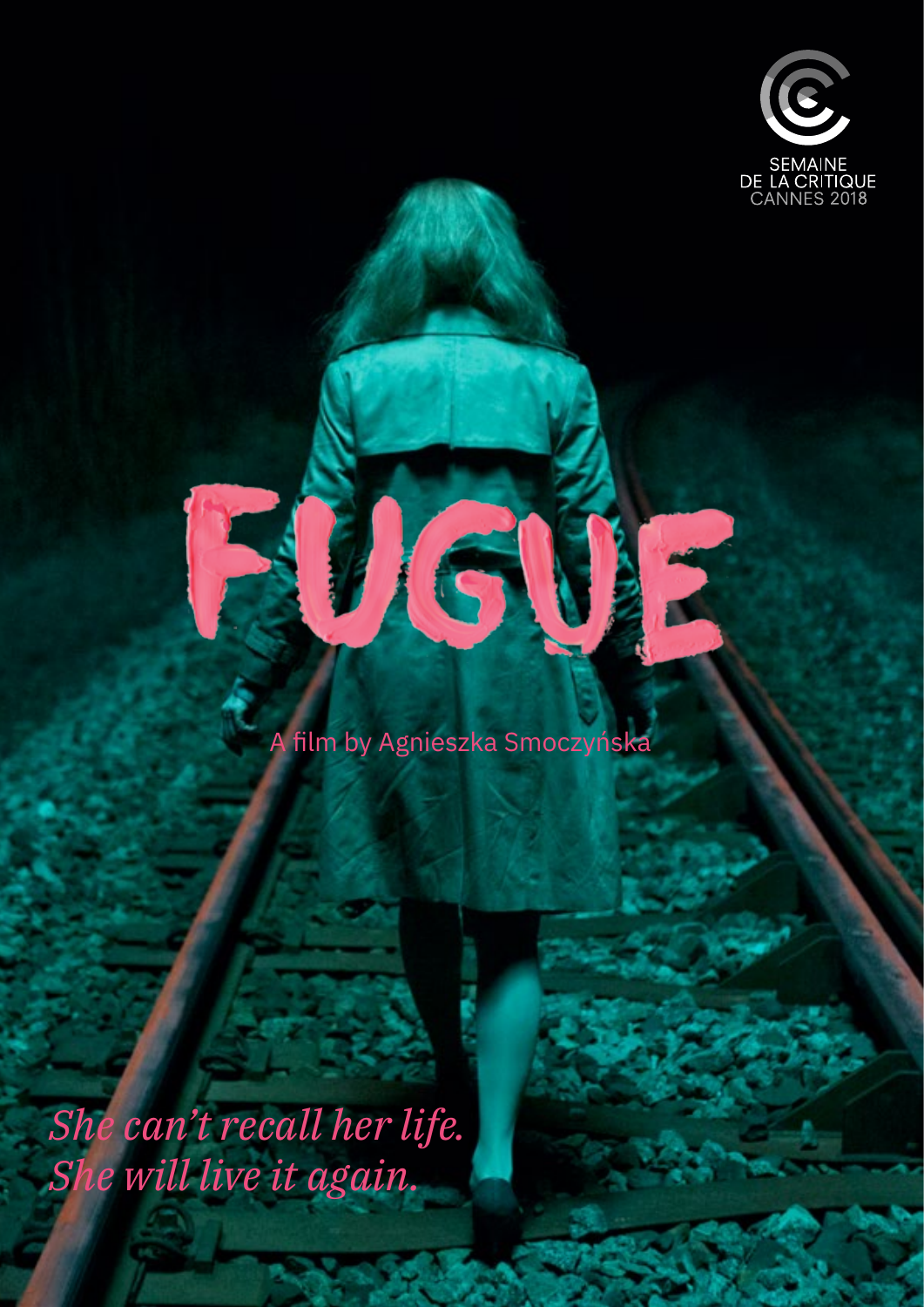Original title: FUGA English title: FUGUE Poland / Czech Republic / Sweden – 2018 100 min – HD  $1:2.35 - 5.1 -$  Polish

# Logline

Alicja has no memory of her past, but has managed to build a new life and identity. When her family finds her, she doesn't want her old life, until bits of memories begin to come back. Gradually, her new and old identities merge allowing for an unsettling self-discovery.

# Synopsis

Alicja has no memory and doesn't know how she lost it. During two years of living with amnesia, she manages to build her new, independent self away from home. She doesn't want to remember what she was before. So when her family finally finds her, she's suddenly forced to fit into the roles of the mother, the daughter and the wife, and relate to people who are now complete strangers.

Similarly, her husband managed to piece a new life back together, because in a way, the former Alicja was "dead" to both him and to their son.

Fugue poses a question: What would happen, if it was me? If given an opportunity to reinvent myself, what would I do? Is love for a child unconditional if, with losing our memory, we also lose our attachment to others? Can a person ever regain the feelings that were lost with memory?

The film also grapples with the cultural taboos around maternity. It looks at the social pressure to accept and desire motherhood unconditionally, just by means of physiology. But does the biological capacity of giving birth mean that every woman is supposed to be willing to become a mother

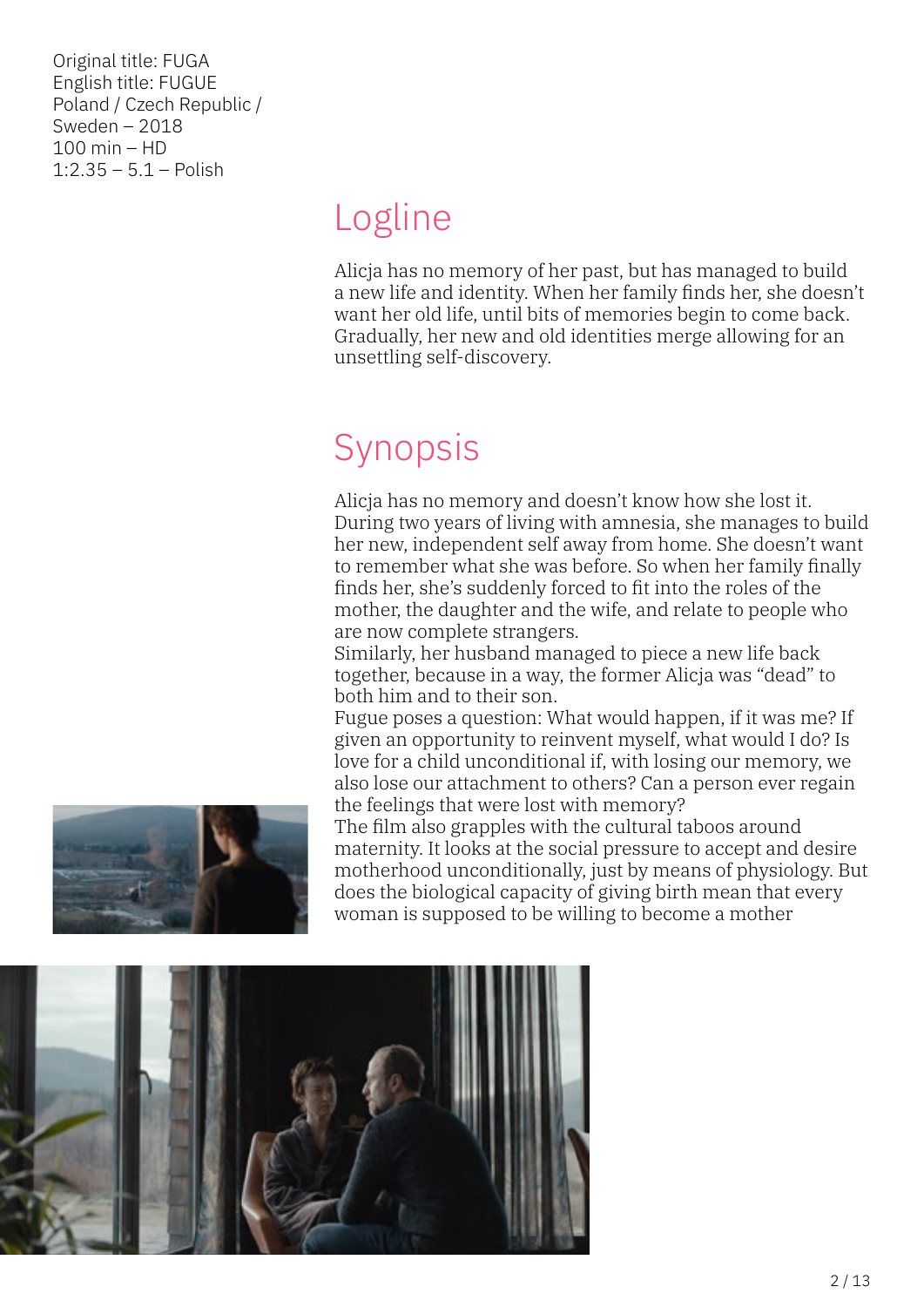*Alicja/Kinga* Gabriela Muskała

*Krzysztof* Łukasz Simlat

*Ewa* Małgorzata Buczkowska

*Father of Alicja* Zbigniew Waleryś

*Mother of Alicja* Halina Rasiakówna

*Doctor Michał* Piotr Skiba

*Daniel* Iwo Rajski

### Cast Crew

*Director* Agnieszka Smoczyńska

*Scriptwriter* Gabriela Muskała

*Director of photography* Jakub Kijowski PSC

*Art director* Jagna Dobesz

*Editor* JarosławKamiński psm

*Sound* Maria Chilarecka

*Sound designer* Niklas Skarp Marcin Lenarczyk

*Music composer* Filip Míšek

*Line producer* Kamila Kuś *Producer* Agnieszka Kurzydło MD4

*Czech Producer* Karla Stojáková Axman Production

*Swedish Producer* Jonas Kellagher Common Ground Pictures

*Co-producers and partners* Odra-Film (Poland) Mazowiecki i Warszawski Fundusz Filmowy (Poland) Magic Lab (Czech Republic) Michal Křeček Film i Väst (Sweden) Tomas Eskilsson and Katarina Krave

*With the financing support of* Polish Film Institute Czech Film Fund Eurimages The Lower Silesia Film Fund from the funds of City of Wrocław and Lower Silesia Region



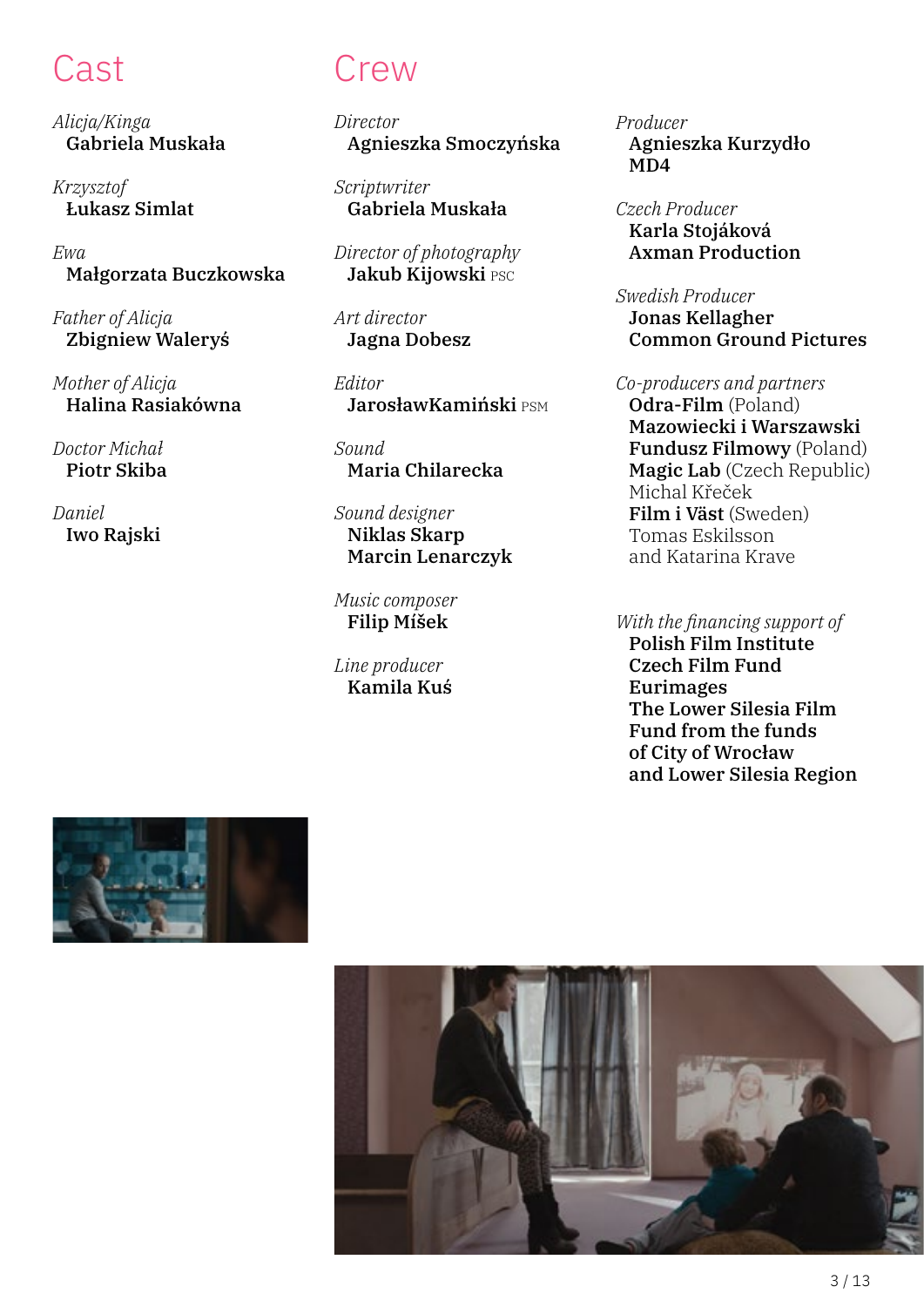# Director's note

*Fugue* is inspired by a true story. A few years back, the main actress Gabriela Muskała (who also wrote the script) and I watched a TV program about a woman who couldn't remember her name or where she was from, nothing. During the broadcast a family member called the studio claiming that he was her father. She didn't recognize the man's voice, she didn't even remember that she had a family. She wasn't sure if she wanted to meet them. We decided to visit this woman and find out how and why her old self and her old life had been erased from her memory. How had it happened that one day she left home and vanished for many months? Why was nobody looking for her? How was it possible that she forgot her own child? How did she manage to go back to her old life after such a traumatic experience? How did she deal with coming to terms with the fact that she had been somebody else and that one day her love for her husband and son vanished and she became a totally new person? We found out that this woman was suffering from dissociative fugue disorder, a rare psychiatric condition that can manifest itself in unplanned travel, leaving the family home, partial memory loss and change of personality. In one moment a life becomes a blank slate again. We took this condition as the starting point for our character Alicja. She has the chance to create life anew and she uses this opportunity to the fullest and then is suddenly thrown back into her forgotten past life. In my previous film, *The Lure*, I explored issues of female identity by means of experimenting with musical and horror genres. In *Fugue*, I focused on recreating the internal world experienced by Alicja, which is often dreamlike, surreal, and uncanny. When I create a movie, a crucial part of my process is taking inspiration from paintings and photography. Here, I was drawing from the works of the Polish painter Alex Urban and American photographers: Brookie Didonato, Cristina Coral and Evelyn Benicova. The archetypes of female subjugation and redefining women's role in society are the core of their work. To me, the story of Alicja touches on the themes of the essence of identity and personal freedom. To what extent is our thinking about ourselves, influenced by our environment and our past.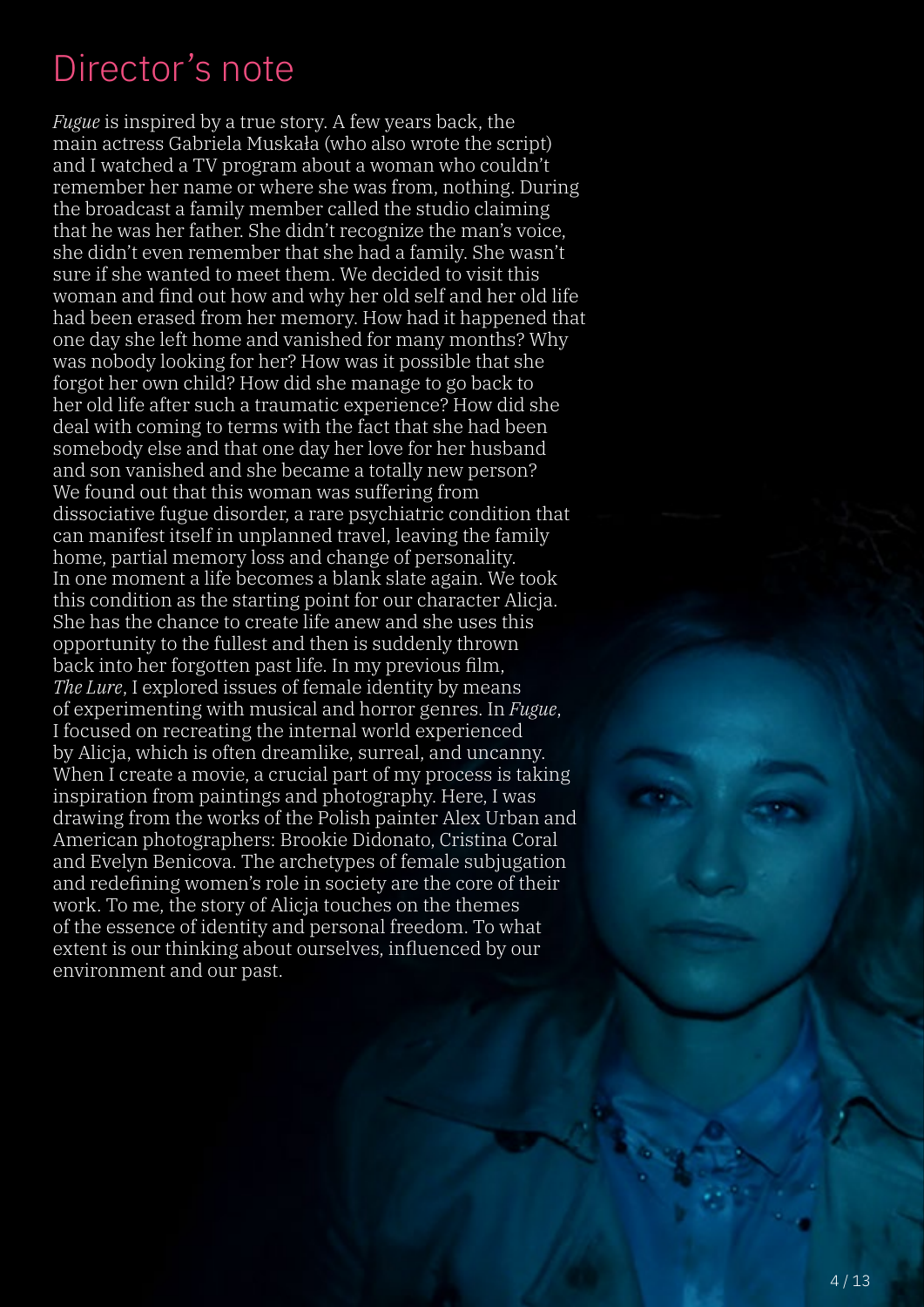# Director's biography

Agnieszka Smoczyńska is a graduate of the Krzysztof Kieślowski Film School in Katowice, Poland and has also participated in master classes at the Wajda Film School. She received a scholarship from The Minister of Culture and National Heritage for outstanding artistic achievement, the "My Talent for Poland" prize and the Golden Pen, awarded by the President of Poland. In 2015 her first feature film *The Lure* experimented with the musical and horror genres and was recognized as the best debut at the Polish Film Festival in Gdynia. Smoczyńska was hailed as the "Discovery of the year" at the Polish Film Awards. *The Lure* has received numerous awards at festivals worldwide, including Fantasporto, Sofia, Montreal, Vilnius and the Sundance Film Festival, where she received the Special Jury Prize for "a unique vision and design", and subsequently released in countries such as the US, Japan and Taiwan (including a Criterion Collection Blu-ray release). In 2017, Smoczyńska was invited by the Sydney Film Festival, Variety and European Film Promotion to participate in the "European Cinema: Ten Women Filmmakers to Watch" program. She is a recipient of the Global Filmmaking Award at this year's Sundance Film Festival.

#### Selected filmography

 $2018$  – Fugue  $2015$  – The Lure 2010 – Viva Maria! *(Short)* 2007 – Aria Diva *(Short)* 2004 – 3 love *(Short)* 2003 – The Hat *(Short)*



Photo: Ohtsuka Kazuhiko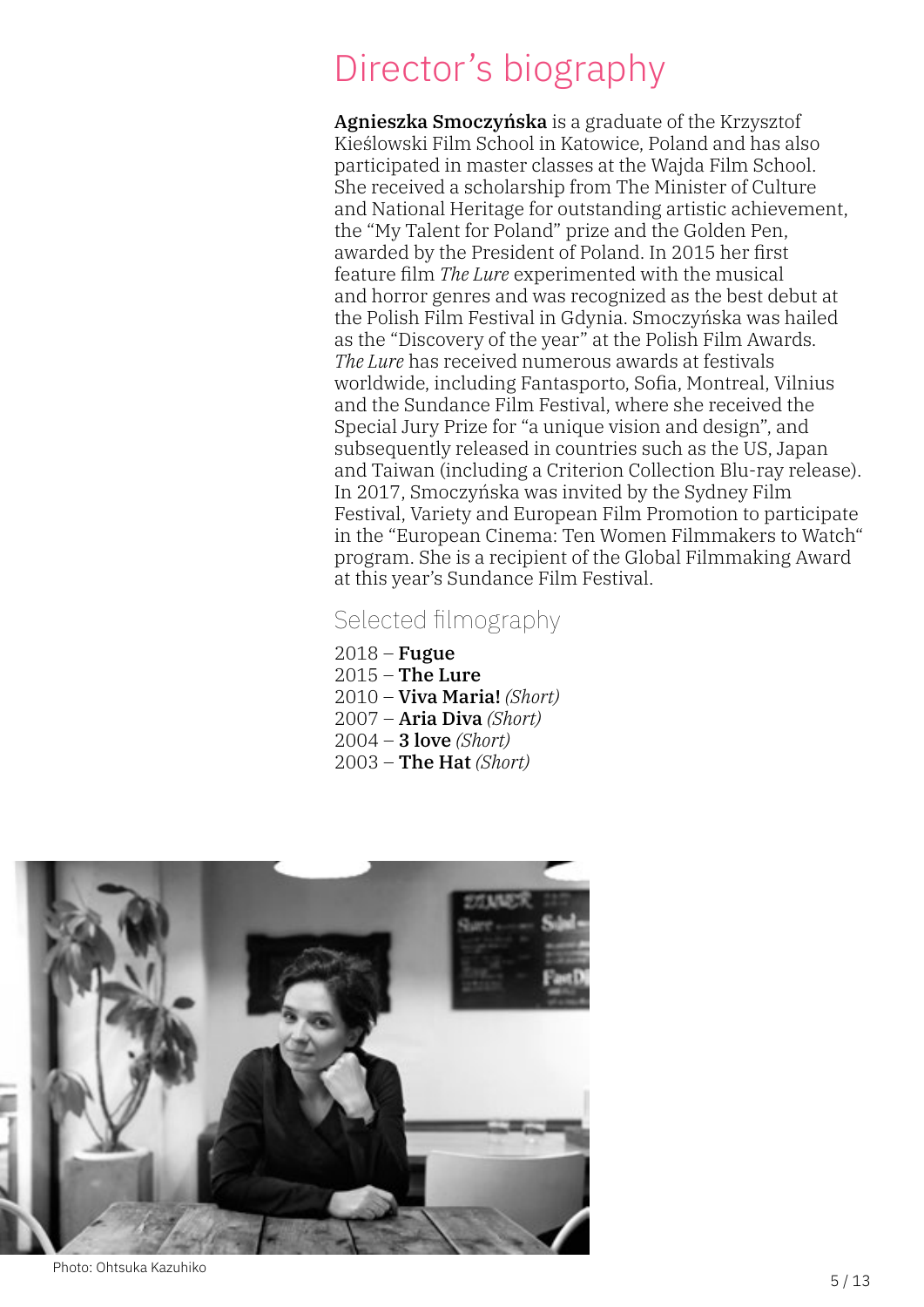# Gabriela Muskała *– actress / writer*

Gabriela Muskała (born 1969) film and stage actress, writer of plays, multi awarded at various film and theatre festivals by both the critics and the audience. For her performance in *The Courage* by Greg Zgliński she was awarded with the Golden Lions for the best supporting actress at The Polish Film Festival 2011. She was a leading actress in *Tout un hivier sans feu*, which received SIGNIS award at Venice Film Festival. Her last performances include *Volhynia* by Wojciech Smarzowski, *These Daughters of Mine* by Kinga Dębska (awarded with Eagle – Polish Film Academy Award for the Best Actress) and *7 Feelings* the newest film by Marek Koterski. She is the only writer of the script *Fuga* directed by Agnieszka Smoczyńska.

Her plays *The Trip to Buenos Aires* and *Daily Soup*, co-written with her sister Monika (they use a pen name Amanita Muskaria) were translated into many languages and are regularly in the programs of various theatres in Poland and abroad. Their third play *Silent Night* directed by Paweł Paszta received numerous awards at the theatre competition Teatroteka Fest in Warsaw. In December 2017 she debuted as a director of a stage play at the Teatr Ludowy in Krakow with Amanita Muskaria's last work *Wil's Identity*. She runs a cours on improvisation at the Polish National Film, Television and Theatre School in Łódź.



Photo: Pani i Pan Fotograf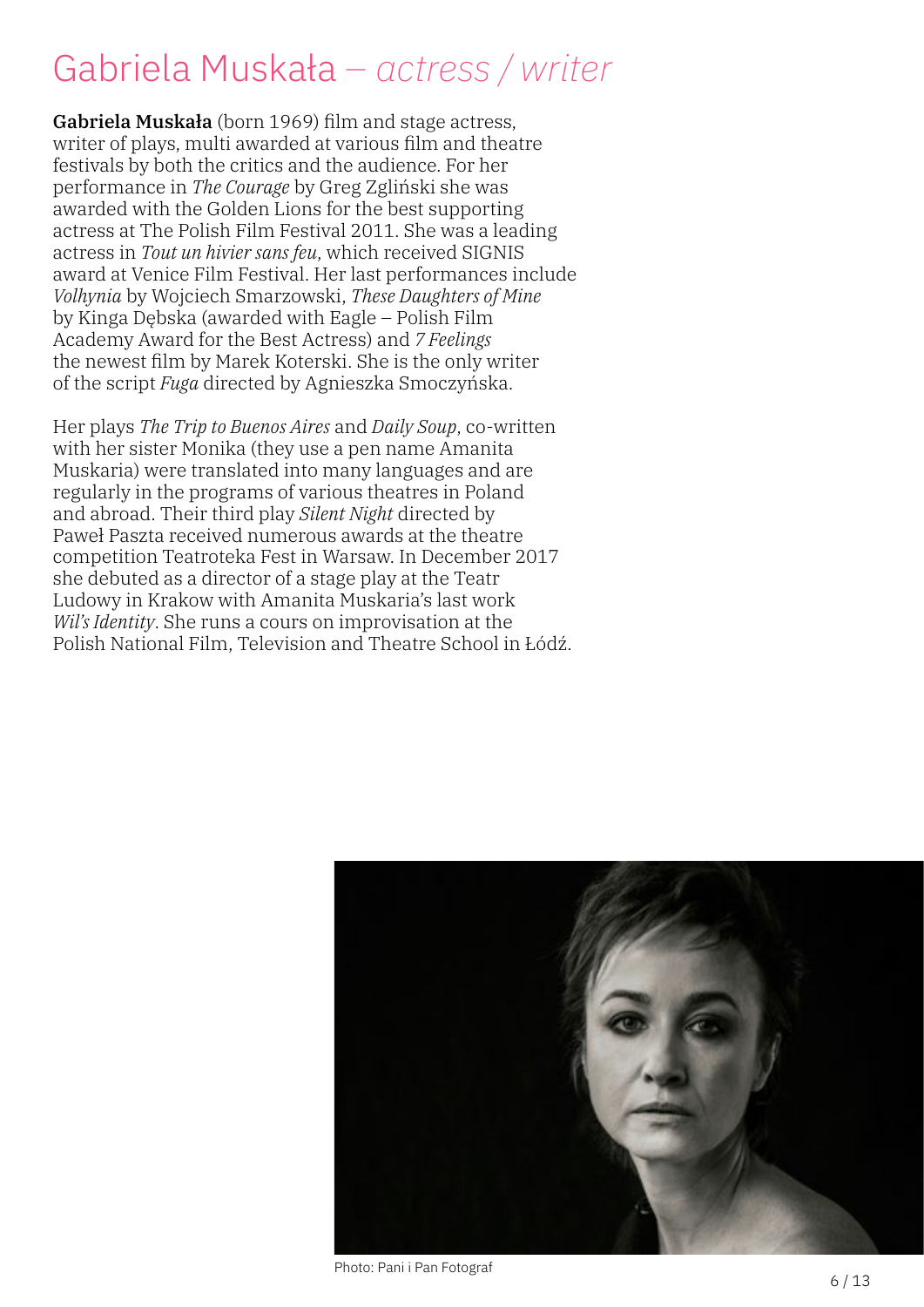### Łukasz Simlat *– actor*

He graduated from the Theater Academy in Warsaw in 2000. He is Television, film and theater actor recently starred in three high-profile films: *United States of Love* (directed by Tomasz Wasilewski), *Satan Said Dance* (directed by Katarzyna Rosłaniec), *Amok* (directed by Kasia Adamik). He has won numerous awards: for the best supporting male role in the movie *United States of Love* at the Gdynia Film Festival in 2016, for the best supporting role in the movie *Amok* at the Gdynia Film Festiwal in 2017. For his role in *Magma* directed by Pawel Maslona, he won a award of Jan Machulski's Polish Independent Cinema in the category: best actor. He also played planty of chracteristic roles in Television Theater productions, with the one in the lead- the role of Jan Karski in spectacl *Karski* directed by Magdalena Łazarkiewicz for which he was awarded at the Festival of Two Theaters in Sopot.

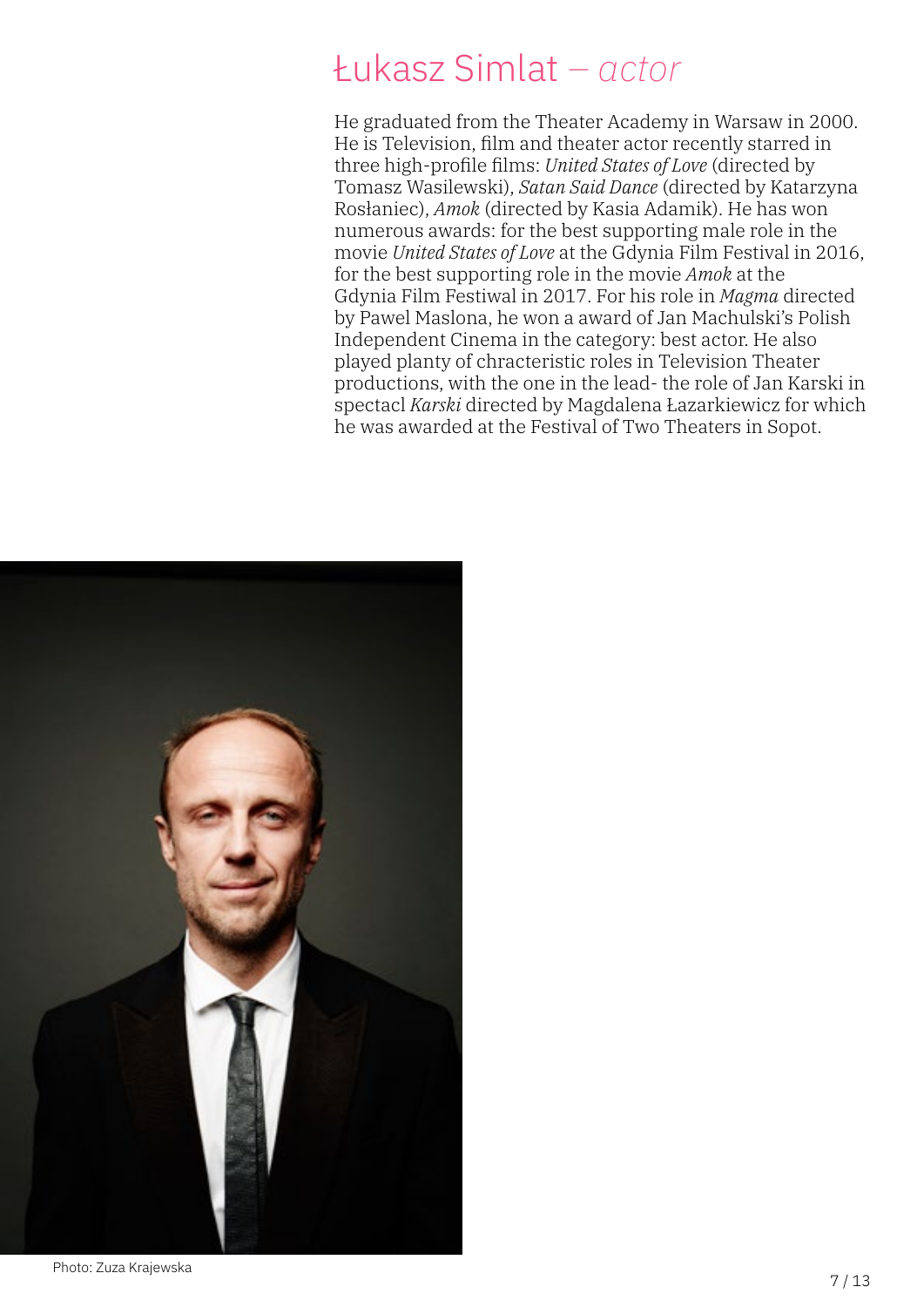### Iwo Rajski

Born 28.04.2011, one of the most talented and experienced child actor in Poland. He appeared recently in the feature films: *Fugue* by Agnieszka Smoczyńska and *53 Wars* by Ewa Bukowska, at numerous popular tv series at national tv stations like TVN and TVP. From 2017 he's the actor of the Theatre Guliver which specializes in the repertoire for kids He speaks English fluently and some Spanish. He plays soccer, chess, piano, swims and sails.



Photo: Dominika Wiśniewska FOTOMORFOZA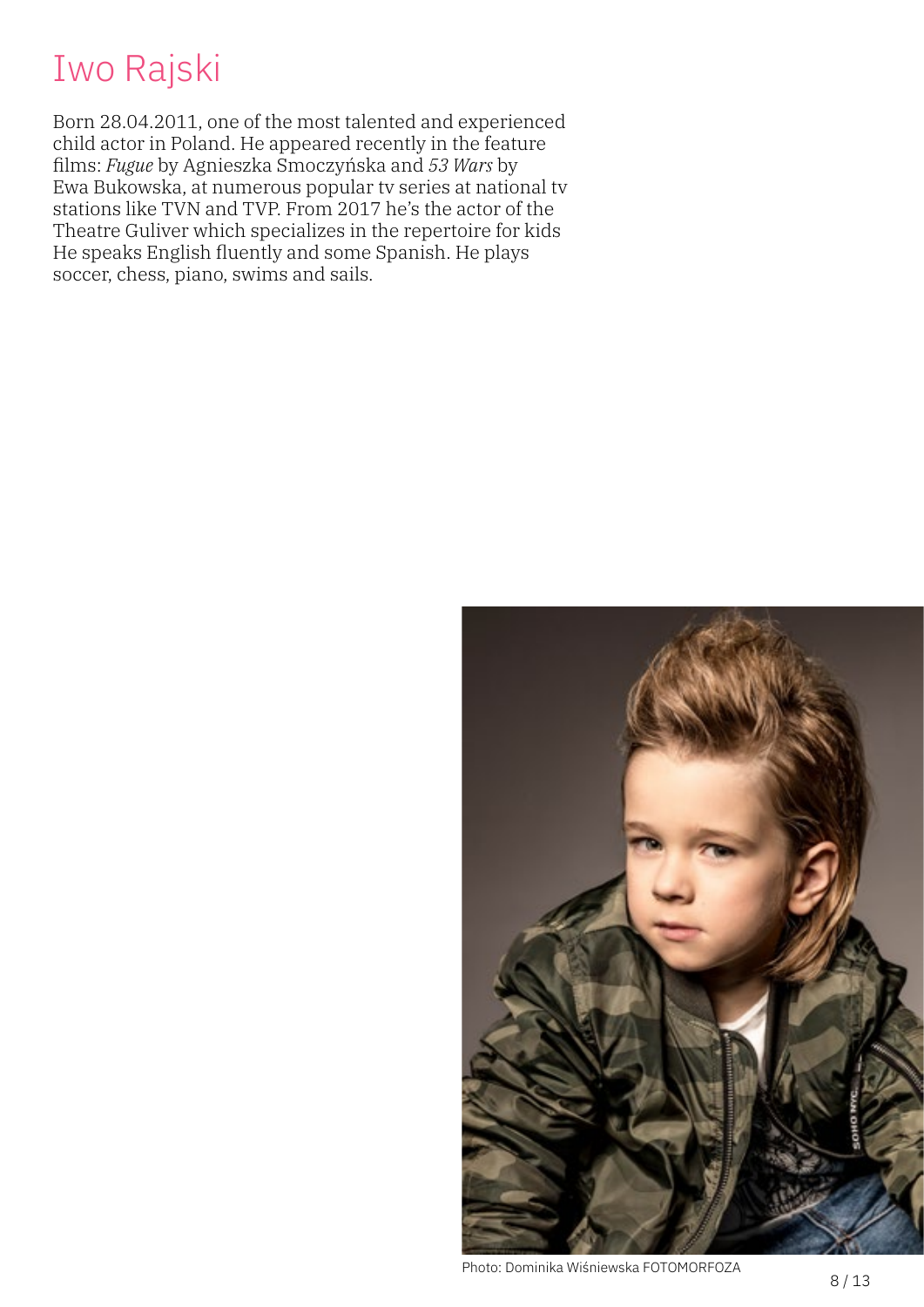# Agnieszka Kurzydło *– producer*

*Fugue* is Agnieszka Kurzydło's 5th film produced by her production company MD4 (Mental Disorder 4), as the leading producer. One of Agnieszka's colleagues said about her that she was constantly proving to the local film industry that sky was the limit. She, herself, says that her main goal is that audience will say after watching films made by MD4 that they have seen something they weren't prepared for, that the film they've just watched has changed something in them. 2013 marked a breaking point in her career with two films selected to Berlinale competitions: Malgośka Szumowska's *In the Name of* to the main competition and *Baby Blues* by Katarzyna Rosłaniec to Generation 14+, which has won the main award - CristalBear. This year, her film *Fugue* will represent Poland in the Critics Week Cannes. Agnieszka choose the projects which are produced by MD4 carefully and she commits fully to each of them. She aims for keeping independent and boutique character of MD4. She is well known for her "discoveries", new directors that shape the future of Polish cinema. At the moment Kurzydło is finishing the post-production of a debut film *Via Carpatia* by Klara Kochańska, (student Oscar 2016), and Kasper Bajon. She is also in the middle of shooting the newest film by Grzegorz Jaroszuk - *Dear Ones.* Also, together with Kinga Krzemińska and Grzegorz Jaroszuk, she is preparing MD4's next international co-production entitled: *The story of a certain letter*. She's a member of European Film Academy, Producer on the Move 2013, EAVE participant 2014.



Photo: Adam Golec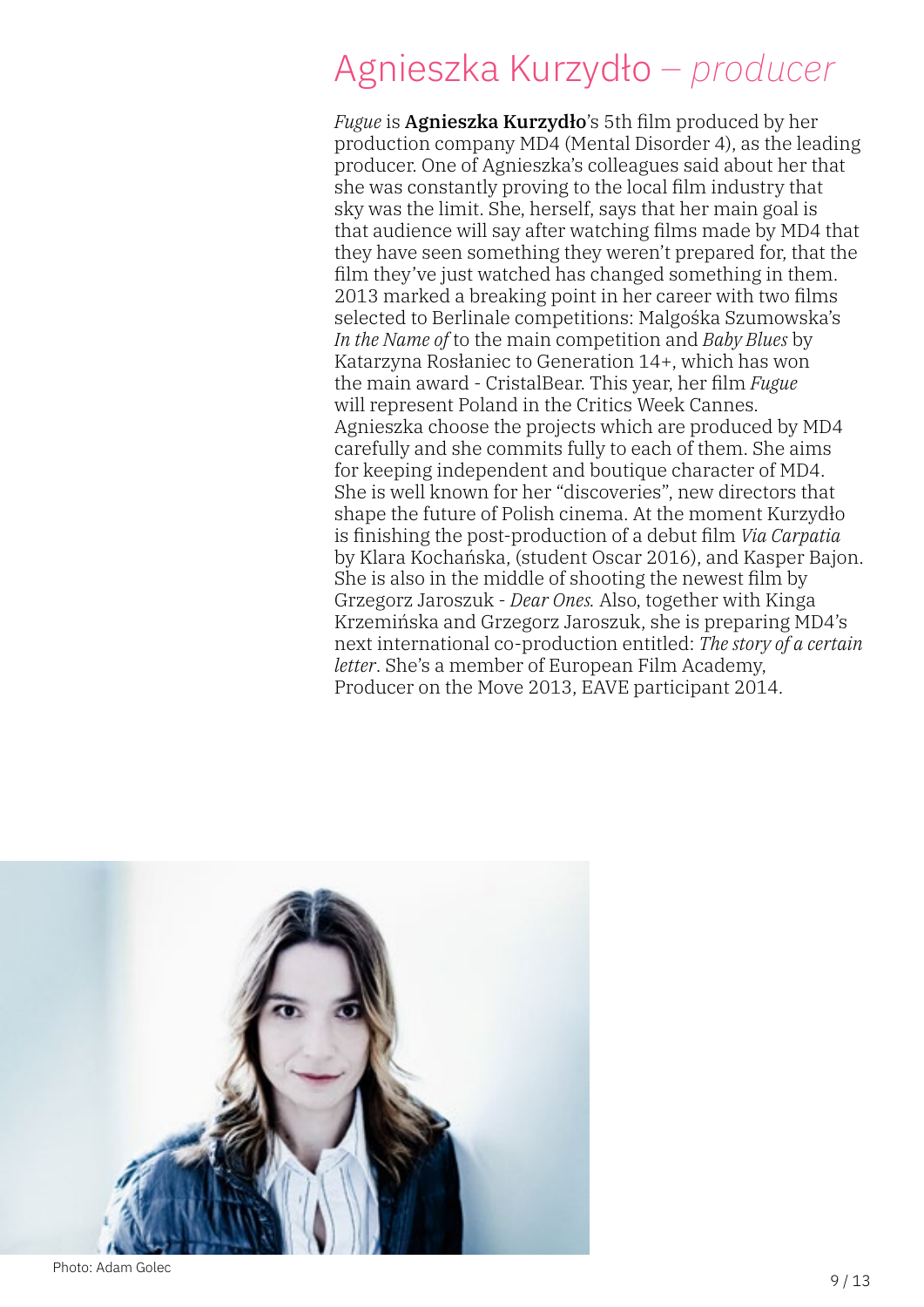### Production company

MD4 (Mental Disorder 4) is a film production company based in Warsaw and Kraków. The company was established in 2011 with the Head Producer and CEO Agnieszka Kurzydło. MD4 has produced several feature films which have been very well-received at many international film festivals. The primary mission of MD4 is to work with first and second-time directors, and to create a space for them locally and internationally. MD4 is a creative environment that brings together filmmakers of the up-and-coming generation, who have a passion for making innovative films that deal with contemporary themes.

MD4 is a collective of friends working together with Dagmara Piasecka as the managing director and producer, Kamila Kuś as a line producer and other people, who also belong to the MD4 team: Kinga Krzemińska, screenwriter and scriptconsultant, Krzysztof Komander, director and editor, Grzegorz Jarouszk, director.

At the moment we are finishing post-production of *Via Carpatia* by Klara Kochańska (a winner of the Student Academy Award) and Kasper Bajon. We are also in the middle of shooting the newest film of Grzegorz Jaroszuk: *Dear Ones*. In the same time we are preparing our first film for the young audience: *The Adventure Hunters* by Krzysztof Komander. Together with our German partners, we are also working on a next international co-production: *The story of a certain letter*

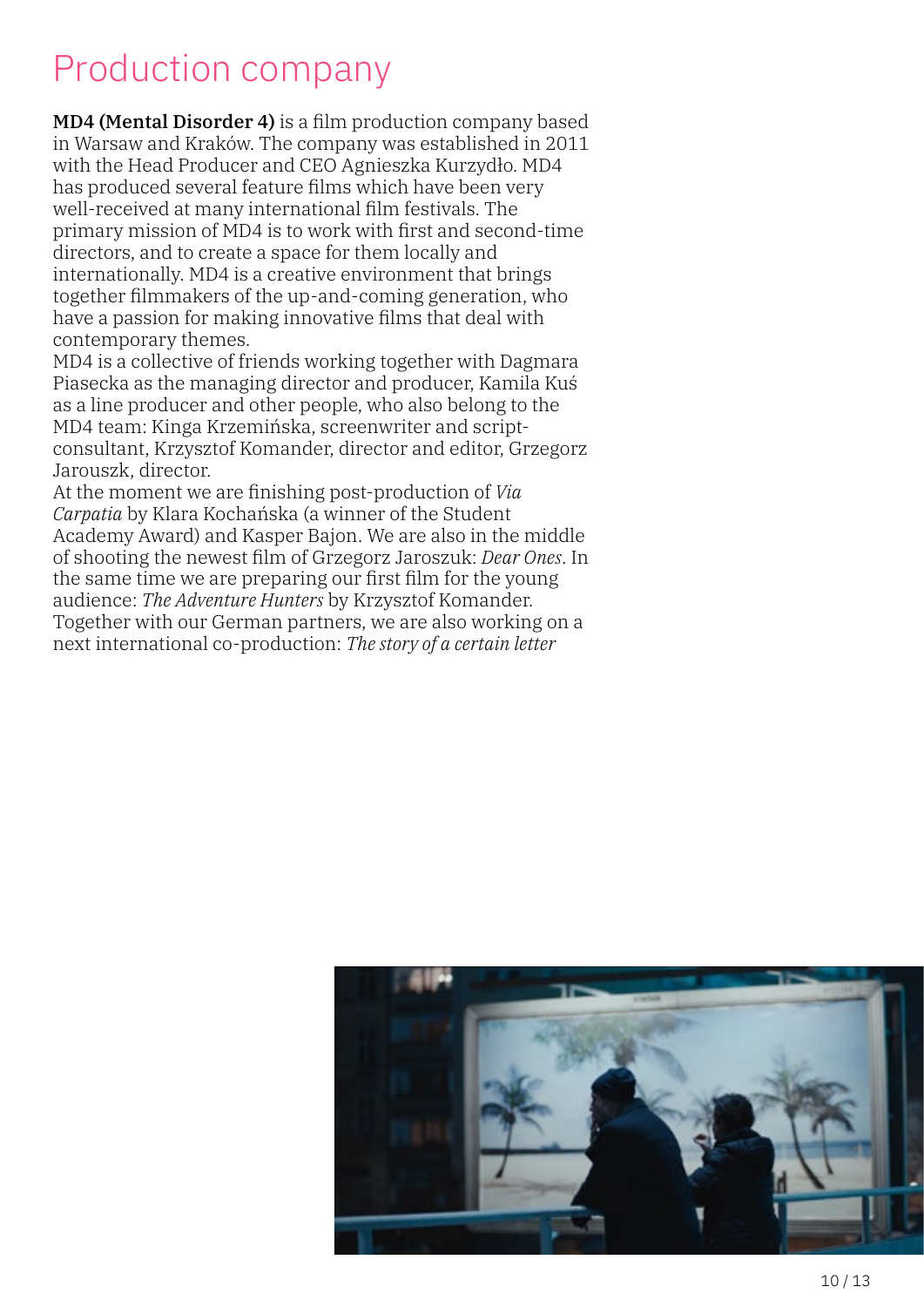## Production company

#### MD4 Selected filmography

#### 2021 – The story of the certain letter dir. Grzegorz Jaroszuk (*in pre-production)* 2021 – The Adventure Hunters dir. Krzysztof Komander *(in development)* 2019 – Dear Ones dir. Grzegorz Jaorszuk *(in pre-production)* 2018 – Via Carpatia dir. Klara Kochańska, Kasper Bajon*(in post - production)*  $2018$  – The Fugue dir. Agnieszka Smoczyńska 2015 – The Red Spider dir. Marcin Koszałka *World premiere in Competition at the 2015 Karlovy Vary IFF; Selected awards: FIPRESCI Prize and Best Director, 16th Go East Wiesbaden IFF; Best Director, 27th East & West Orenburg FF;* 2014 – Kebab & Horoscope dir. Grzegorz Jaroszuk *World premiere, 2014 Karlovy Vary IFF; Selected awards: Best Debut Film, 2014 Raindance IFF; Best International Film, 2015 Rome Independent FF;Grand Prix, 2015 Kino Polska FF.*  $2013 -$  In the name of

dir. Małgorzata Szumowska *World premiere in Competition at 2013 Berlinale; Selected awards: Teddy Award, Silver Lions, Gdynia FF; Best Film, Dortmund-Koln IFF.*

#### $2012$  – Baby Blues

dir. Katarzyna Rosłaniec *World premiere, 2012 Toronto IFF; European premiere, 2013 Berlinale; Selected awards: Crystal Bear and Special Mention, 2013 Berlinale, Generation 14thplus; Special Jury Prize, Taipei IFF; Best Polish Film, Off Camera IFF.*

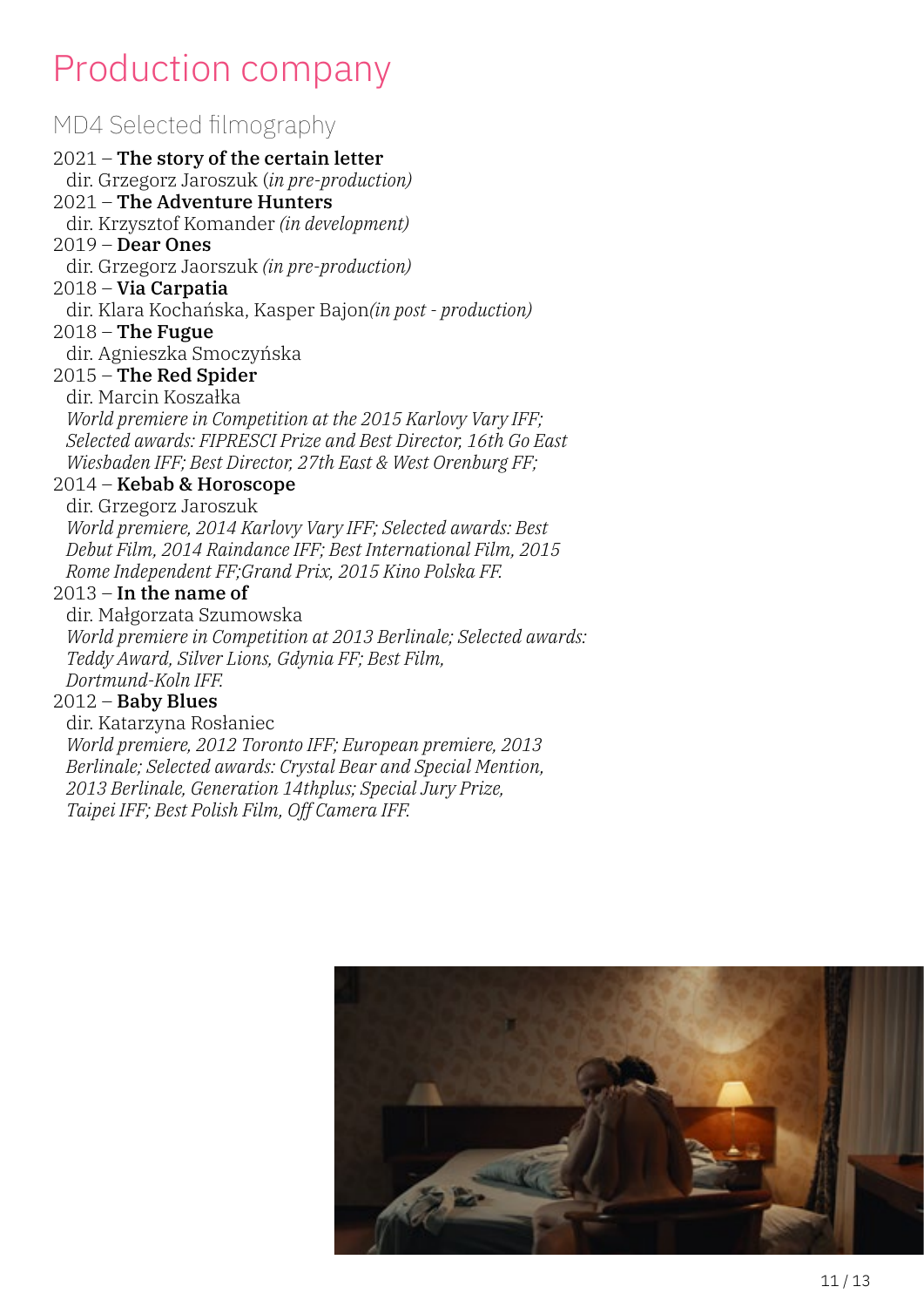#### Production contact

#### MD4 Sp. z o.o.

Agnieszka Kurzydło +48 509 459 839 Dagmara Piasecka +48 502 326 206 office@md4.eu

#### International Sales

#### Alpha Violet

Virginie Devesa +33 6 20 41 11 37 Keiko Funato +33 6 29 83 51 08 info@alphaviolet.com

#### International Publicist

(for Cannes) The PR Factory www.theprfactory.com

Marie-France Dupagne mariefrance@theprfactory. com +32 477 62 67 70 Barbara Van Lombeek barbara@theprfactory.com +32 486 54 64 80

*Fugue* stills by Jakub Kijowski. Front page photo by Krzysztof Wiktor. Title and poster design: Julia Mirny. Poster designed on the base of work entitled RAW by Alex Urban.